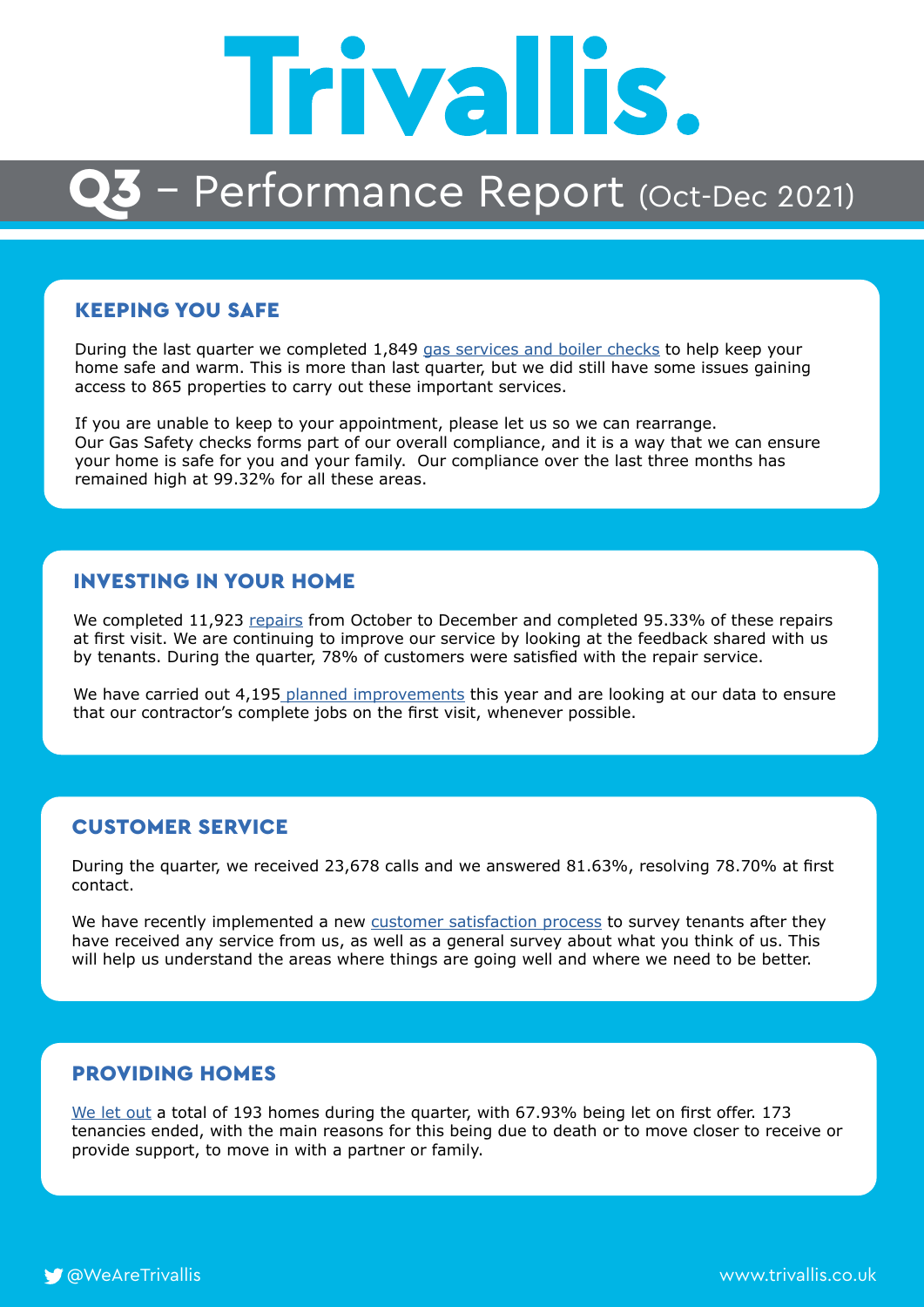# **Trivallis.**

## - Performance Report (Oct-Dec 2021)

#### PROVIDING SUPPORT

Our Money Advice Team helped 354 tenants save money, with over £300,000 of additional income gained for tenants. If you are experiencing any financial issues, please contact the Money Advice [Team](https://www.trivallis.co.uk/en/money-advice-team/), who will be happy to help.

Our *'Get Ready and Move On', (GRAMO)* programme has helped 36 people during the quarter. This is an informal pre tenancy training programme aimed at preparing people to rent a home and shows how to access help, support and advice.

[STEPS our in-house support service](https://www.trivallis.co.uk/en/steps/) has fully supported 61 households with all needs addressed during this quarter. STEPS provides support to Trivallis tenants at various points during their tenancy. From new tenants at Trivallis to people experiencing anti-social behaviour or having planned home improvements that means they may need some support to manage a changeable or challenging time.

[SAFE](https://www.trivallis.co.uk/en/safe/) is a free support service delivered by Trivallis, on behalf of RCTCBC, for anyone living within the Taff area regardless of tenure. This quarter, SAFE supported 133 people to successfully meet their support needs. SAFE can provide support to help you to maintain your tenancy, access benefits, apply for housing or voluntary work and build confidence. The key aim is early intervention and prevention to resolve issues at an early stage, prioritising those at risk of homelessness.

Trivallis received 95 referrals relating to suspected [Safeguarding or Domestic Abuse](https://www.trivallis.co.uk/en/domestic-abuse/). Safeguarding means protecting a person's health, wellbeing, and human rights, enabling them to live free from harm, abuse, and neglect. Trivallis is committed to supporting tenants who may be experiencing abuse. To date 260 staff members have been trained face to face, and a further 131 staff members have had a Toolbox Talk leaflet explaining how to report safeguarding concerns.

#### COMMUNITY PROJECTS

During the quarter our construction partners donated £356 for selection boxes that were given to local schools and community groups. We also allocated £11,494 to community groups, Artis Community, Autism Life Centres and Lee Gardens Pool, Abercynon Cricket Club and Tylorstown Rugby Club. Trivallis employees have volunteered their time to fit defibrillators in the community at Perthcelyn and Llwydcoed. £98 was raised for our charity partner, Alzheimer's Society, through a Christmas quiz and a raffle.

We have been awarded  $£10,000$  in grant funding from Communities for Wales to continue our partnership with RCTCBC Food fund.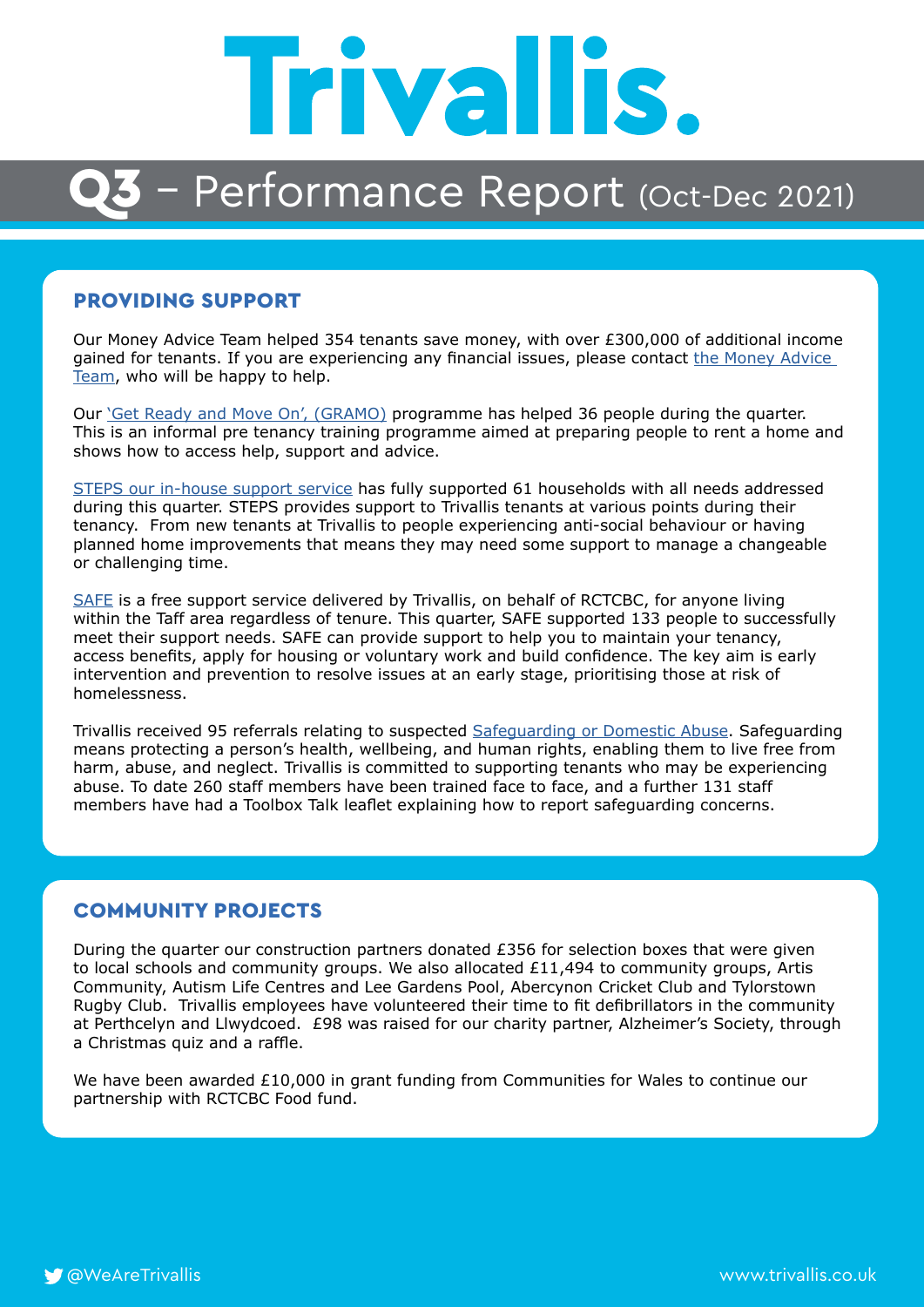

## Performance Report (Oct-Dec 2021)

#### OUR STAFF

10 people joined Trivallis during October to December. Four of these were with our repairs teams; two joined our neighbourhood teams helping with our schemes and the customer services telephone and online support services. One new member of staff joined our support area within communities, and three new starters joined our people & innovation teams, who support all Trivallis staff day-to-day. We are continuing to [build our teams](https://www.trivallis.co.uk/en/jobs/) to ensure we have the right people there to help tenants across all areas of Rhondda, Cynon and Taff.



This ensures that your gas boiler is safe and compliant. This quarter we completed more than last quarter.



Our 'Get Ready and Move On', (GRAMO) Programme has helped 36 people during the quarter. GET READY MOVE ON is an informal training program aimed at preparing people to rent a home. The training covers all aspects of tenancy management from home searching, dealing with landlord, neighbours, anti-social behaviour and how to access help if needed.

## £398,364.51

## Additional income gained for tenants through money advice team

Our Money Advice Team helps hundreds of tenants to get additional income. Through various schemes, they help tenants with all money related matters such as utility bills, paying their rent, accessing specialist support and benefit advice. If you would like more information or to check if you or a family member may be entitled to additional income, phone us on **03000 030 888** and ask to speak to the Money Advice Team.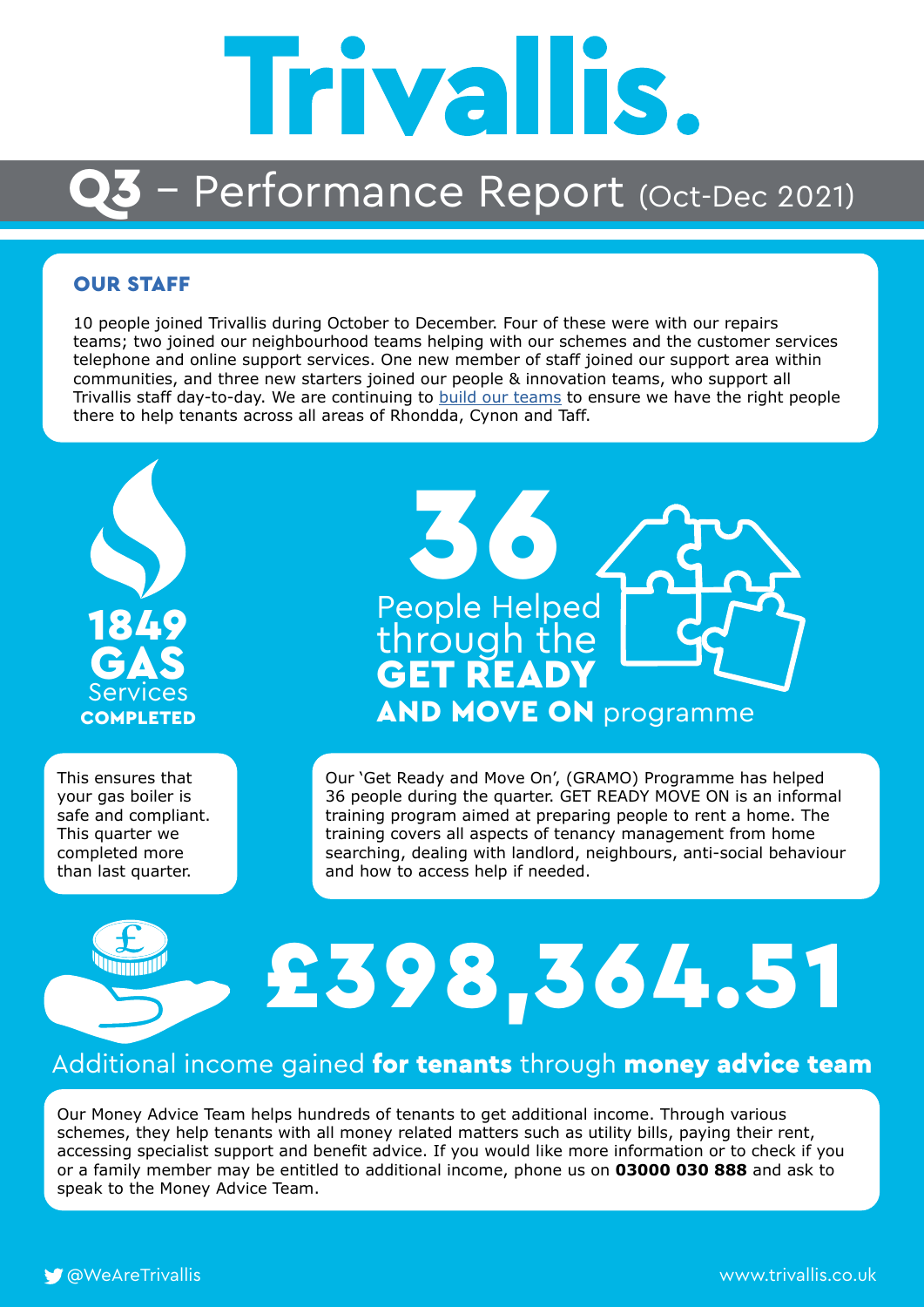These are ASB cases that have been raised and dealt with.

## **149** Anti-Social Behaviour

### 23678 81.63% If you are experiencing any issues which you think are affecting you, please get in touch with your Neighbourhood manager. 111 Cases Reported This is all the things we must do to ensure your homes are safe. It includes maintaining lifts and hoists. This is slightly higher than last quarter. 99.32% **Statutory COMPLIANCE**

**Trivallis.** 

CALLS **RECEIVED** 

This is the number of telephone calls we received during the quarter. These include calls to report repairs or for money advice. The number of calls is lower compared with last quarter.



This is the number calls we answer. This is higher than last quarter.

95.33% EPAIRS Completed on FIRST visit

We always hope to complete a repair on the first visit but sometimes we must come back with more materials or parts.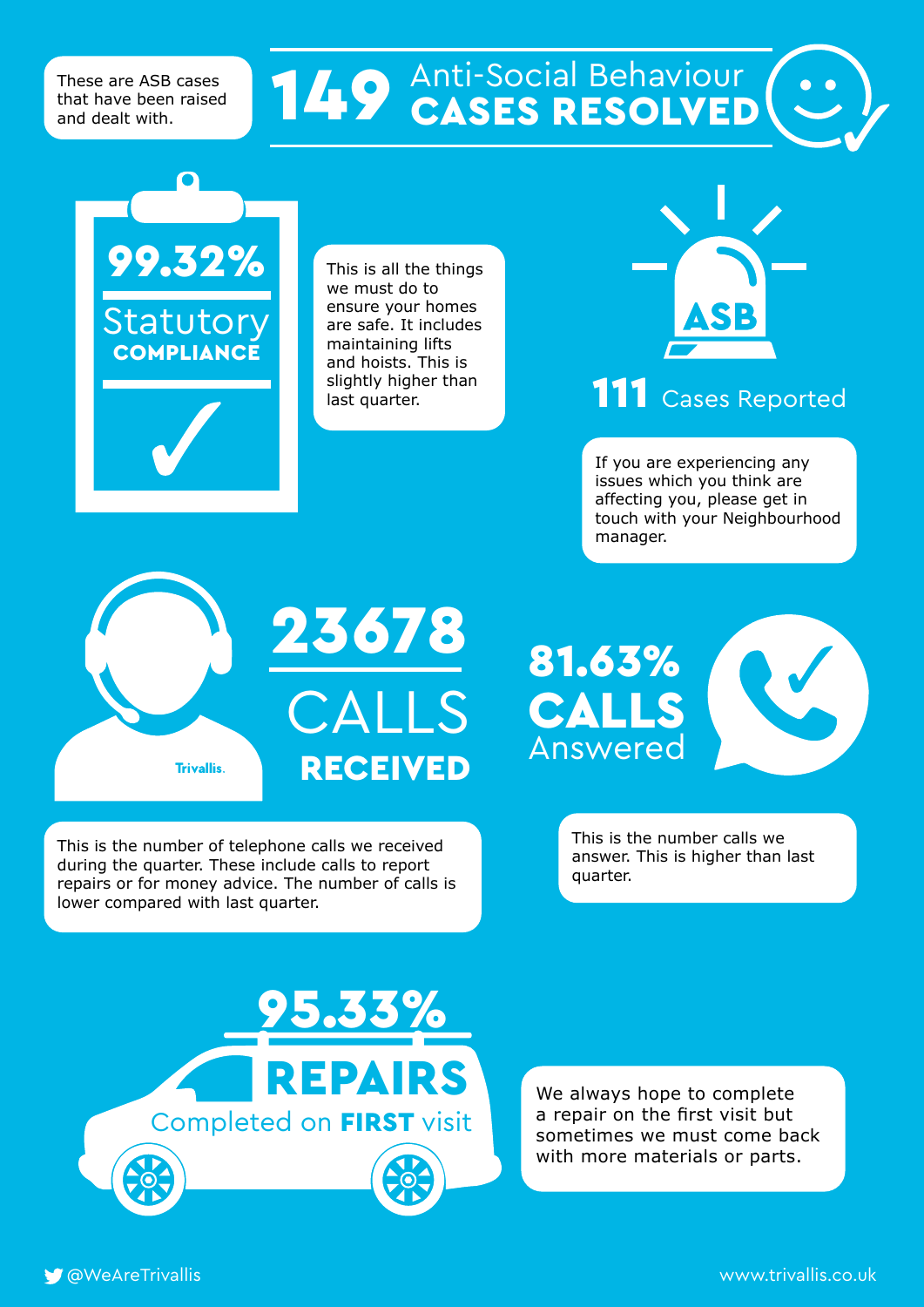# **CUSTOMER**<br>SATISFACTION **3** with repairs

This is the data we collect from the satisfaction surveys completed after a repair. If you get contacted by us to complete a survey, please help us by taking a few moments to let us know how we did. Your feedback will help us do more of what works and improve what doesn't.



## 67.93% of HOMES LET on FIRST **OFFER**

This is how many properties we let out after the first offer.



This is the number of new tenants that have moved into our homes this quarter, this is lower compared with the last quarter.



RENT ARREARS as % of tenants. rent charged for the year

This is the amount of arrears as a percentage of what is due by



Homes delivered this quarter  $-0$